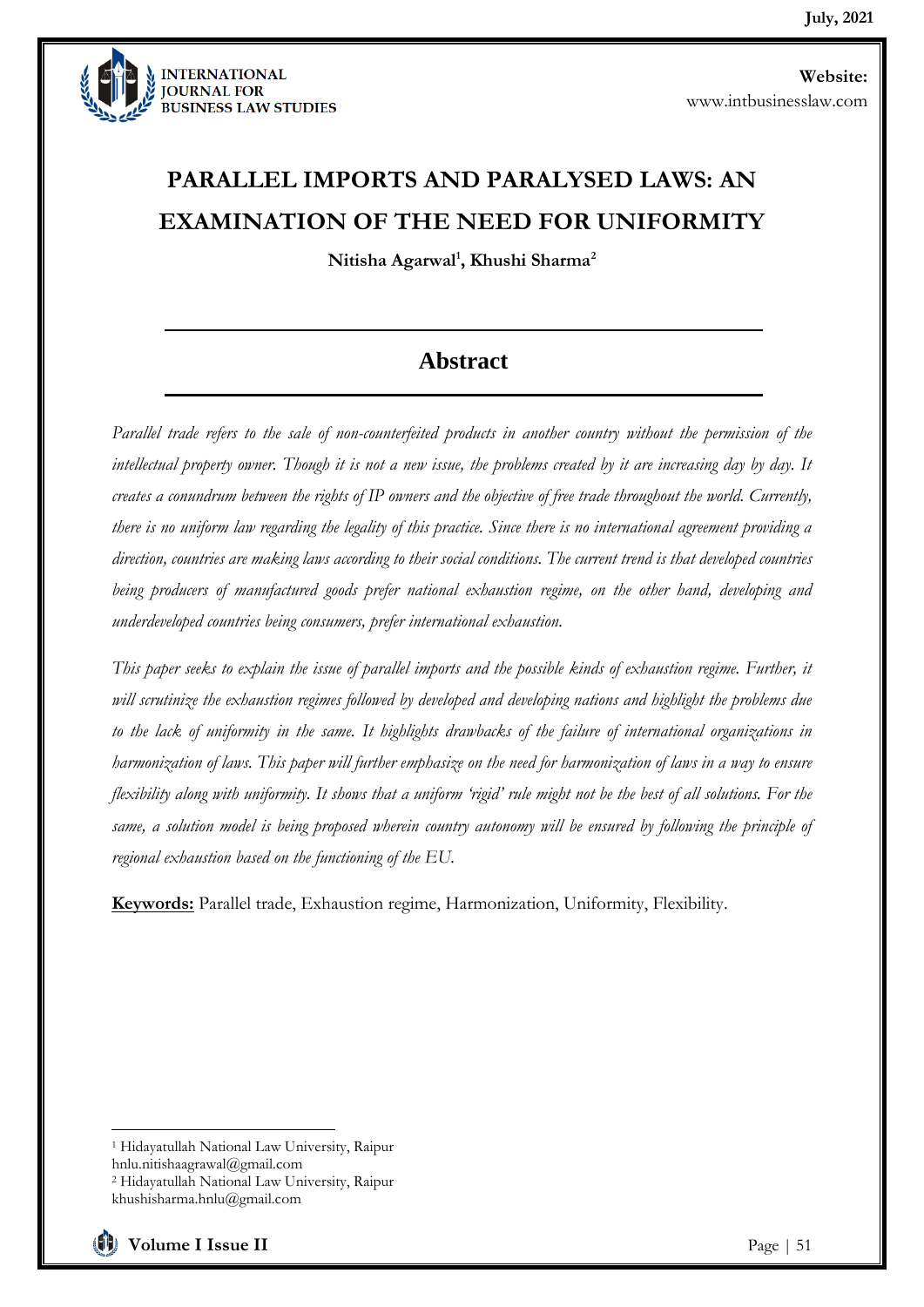

## **Introduction**

Parallel Trade refers to the resale of goods between countries without the authorization of the owner of Intellectual Property Rights. These goods are also known as 'gray market goods' and are sold by distribution channels and not IP owners. For example, the selling of Swiss company Omega's Seamster watch by US Company Costco without permission, shipping of Apple iPhones from the USA to Asian countries, etc. To clarify, it is not an illegal or informal-sector activity going on between countries, rather it is a response to international price discrimination created by differences in economic and social systems of countries whereby an identical product is sold at different prices in different countries.<sup>3</sup>

These price differences arise due to currency fluctuation and cost of distribution in different countries. Other reasons for parallel imports are cross-border elements and restrictions on competition policy.<sup>4</sup> The products sold are genuine and not counterfeit products, however these might not offer the original producer's warranty and other after-sales services. This has both economic and legal consequences.

Economically, it prevents the establishment of a monopolistic market by offering products at different prices and increases an opportunity of choice for consumers and hence, facilitates free trade. However, at the same time, it violates the legal rights of IP owners. This has been a controversial issue unsettled for a long time and has recently become a matter of much litigation because of globalization and integration of markets.

This paper will critically analyze the problem of parallel imports persisting in the world currently. The paper is divided into four parts starting with a brief explanation of the varied treatment of the doctrine of exhaustion around the world and the rationale behind such doctrine. The second part will majorly deal with the concept of exhaustion regime. The third part provides a brief overview of the current international legal regulation regimes of exhaustion adopted by the developed and developing countries and the authors have chosen three countries i.e. the U.S.A., EU and India for the analysis of the same.

<sup>3</sup>Margaret K. Kyle, *Parallel Trade In Pharmaceuticals: Firm Responses And Competition Policy* (Barry E. (ed.) Juris Publishing 2009)

<sup>4</sup>Isabel antón Juárez, 'The Ten Commandments of Parallel Trade' [2016] 8 CDT 55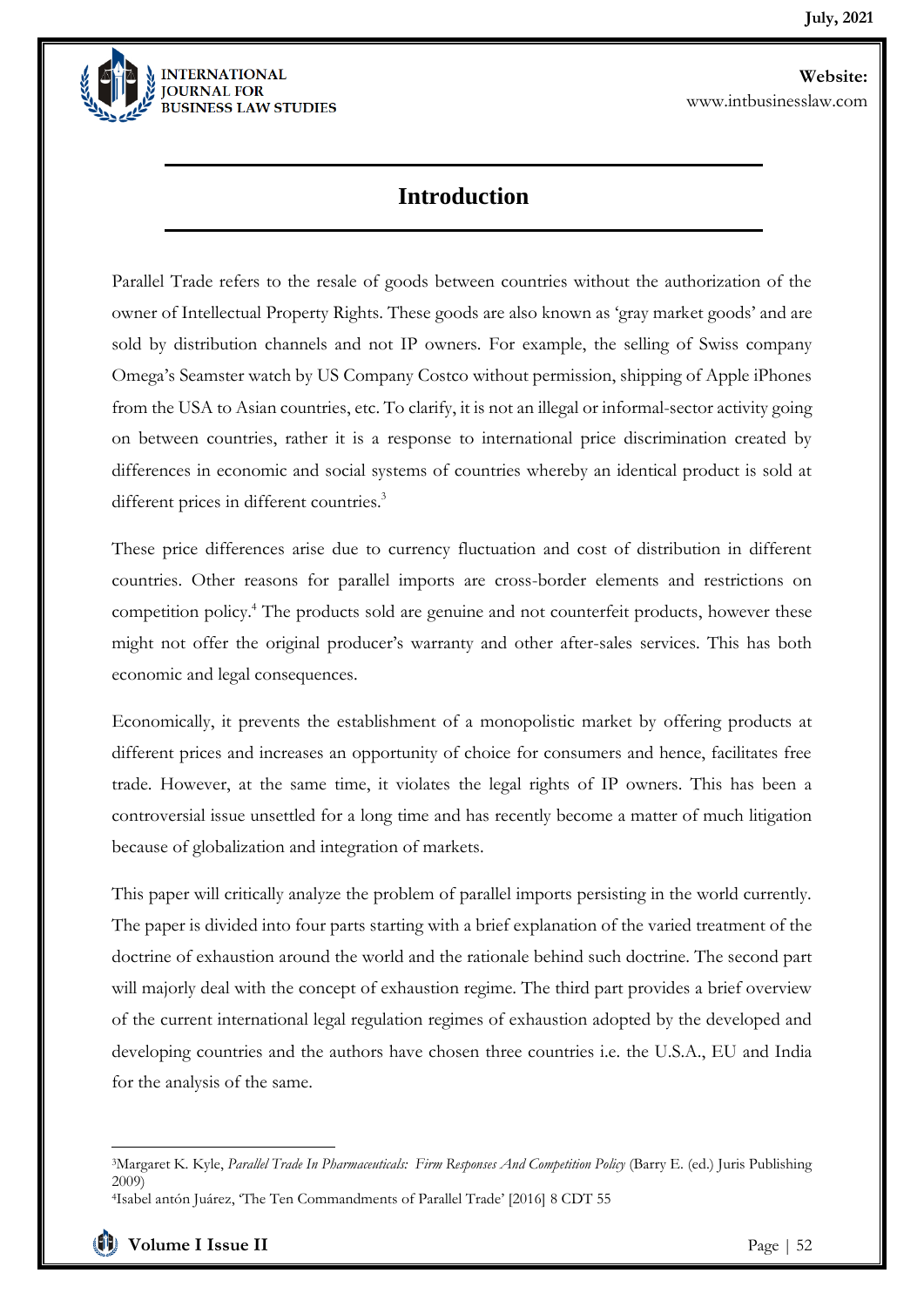

Lastly, in the fourth part the author has attempted to highlight several practical difficulties currently faced by developed and developing countries because of ambiguity on the question of the legality of the practice and inconsistency created due to Article 6 of the TRIPS Agreement. Therefore, it discusses the need for uniformity in international rule with respect to parallel trade and ponders over the possible solutions to this problem.

# **Review of Literature**

• **Stefan M. Miller, Parallel imports: Towards a flexible uniform international rule, JOURNAL OF COMMERCIAL BIOTECHNOLOGY (2009) 15, 21 – 43. doi: 10.1057/jcb.2008.40.**

This article argues that economic examination of parallel imports and their effects on incentives to develop leads to the conclusion that some exhaustion rights regimes are more efficient than others. Further, it attempts to determine whether a uniform supranational regime would be desirable for addressing the existing conundrum. A flexible system of national exhaustion only (restrictive of parallel imports) between countries with high trade costs and a system of regional exhaustion among countries with low trade costs is proposed.

• **Shamnad Basheer, Mrinalini Kochupillai, Trips, Patents and Parallel Imports in India: A Proposal for Amendment, INTERNATIONAL JOURNAL OF INTELLECTUAL PROPERTY LAW, https://www.nalsar.ac.in/IJIPL/Files/Archives/Volume%202/4.pdf.**

This paper examines the apparent uncertainties and addresses the gaps in Indian legislation relating to exhaustion and parallel imports. It proposes legislative changes to close these loopholes and broaden the extent of exhaustion contemplated while maintaining compliance with TRIPS. The third section proposes a harmonious interpretation of the present legislative provision in order to eliminate uncertainties and optimally balance the rights of patentees and parallel importers without breaching the TRIPS agreement.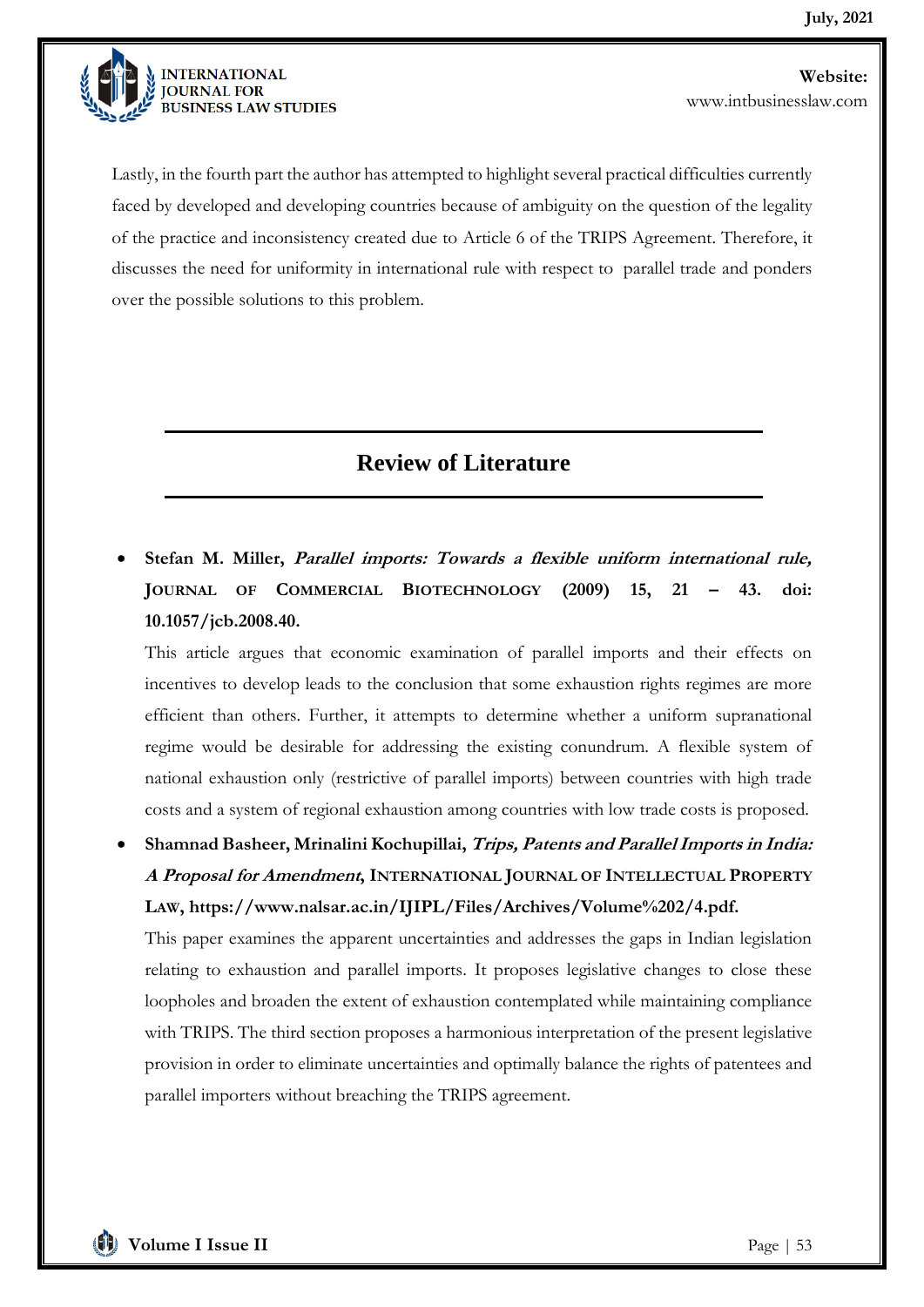

### **Understanding Parallel Imports Vis-à-Vis Exhaustion**

Intellectual Property Laws grant distribution rights to IP holders which gives them the right to decide whether they want to put their work in a market or not. This right, however, is limited by the doctrine of exhaustion. The doctrine of exhaustion of Intellectual Property Rights which was introduced by German scholar Joseph Kohler<sup>5</sup> determines a point where the right holders lose their right to control the resale of the protected goods. As Christopher Heath explains-"..*it is not the right as such that is exhausted, but the possibilities of exercising it.*" <sup>6</sup>This simply means that the rights of the IP owner are not extinguished after the sale, but they cannot use these rights to prevent a future sale.

The *rationale* for this doctrine is straightforward. From an economic perspective, right owners receive an amount of money at the first sale of the product so that it would be inappropriate to receive further amounts (e.g. royalties) at any subsequent change of property of the same good.<sup>7</sup>

The overall purpose of exhaustion regimes is therefore to strike and maintain a balance between public interest (i.e. free movement of innovative goods) and private interest of IPR owners (i.e. remuneration for their creative and artistic efforts)<sup>8</sup>. A country can either follow a "no exhaustion" regime where the rights of IP owners do not exhaust at any point, or can choose to enforce any one of the *national, international or regional exhaustions*. 9

As per the doctrine of **International exhaustion**<sup>10</sup>, the IP right in the product gets exhausted at the moment the goods are put in the market anywhere in the world. In this case, the buyer of such goods, then, is free to resell them in any other market, as long as the buyer does not tamper with the quality of goods.

<sup>5</sup>Christopher Heath, 'Legal Concepts of Exhaustion and Parallel Imports' in Christopher Heath (eds), *Parallel Imports in Asia*, (KLI 2004)

<sup>6</sup>Margaret K. Kyle, Parallel Trade In Pharmaceuticals: Firm Responses And Competition Policy (Barry E. (ed.) Juris Publishing 2009)

<sup>7</sup>Bonadio, E., 'Parallel Imports in a Global Market: Should a Generalized International Exhaustion be the Next Step*?' [2011]* 33(3) EIPR 153

<sup>8</sup>M. Slotboom, 'The Exhaustion of Intellectual Property Rights - Different Approaches in EC and WTO Law*'* [2003] 6(3) JOWIP 421

<sup>9</sup>International Trademark Association Position Paper On Parallel Imports'( 2015) ITA [https://www.inta.org/Advocacy/Documents/2015/INTA\\_PIC\\_Position\\_Paper.pdf](https://www.inta.org/Advocacy/Documents/2015/INTA_PIC_Position_Paper.pdf) accessed 10 September 2020 <sup>10</sup> Shamnad Basheer, Mrinalini Kochupillai, *'Exhausting' Patent Rights in India: Parallel Imports and TRIPS Compliance,* (13th Vol. Journal of Intellectual Property Rights, 2008)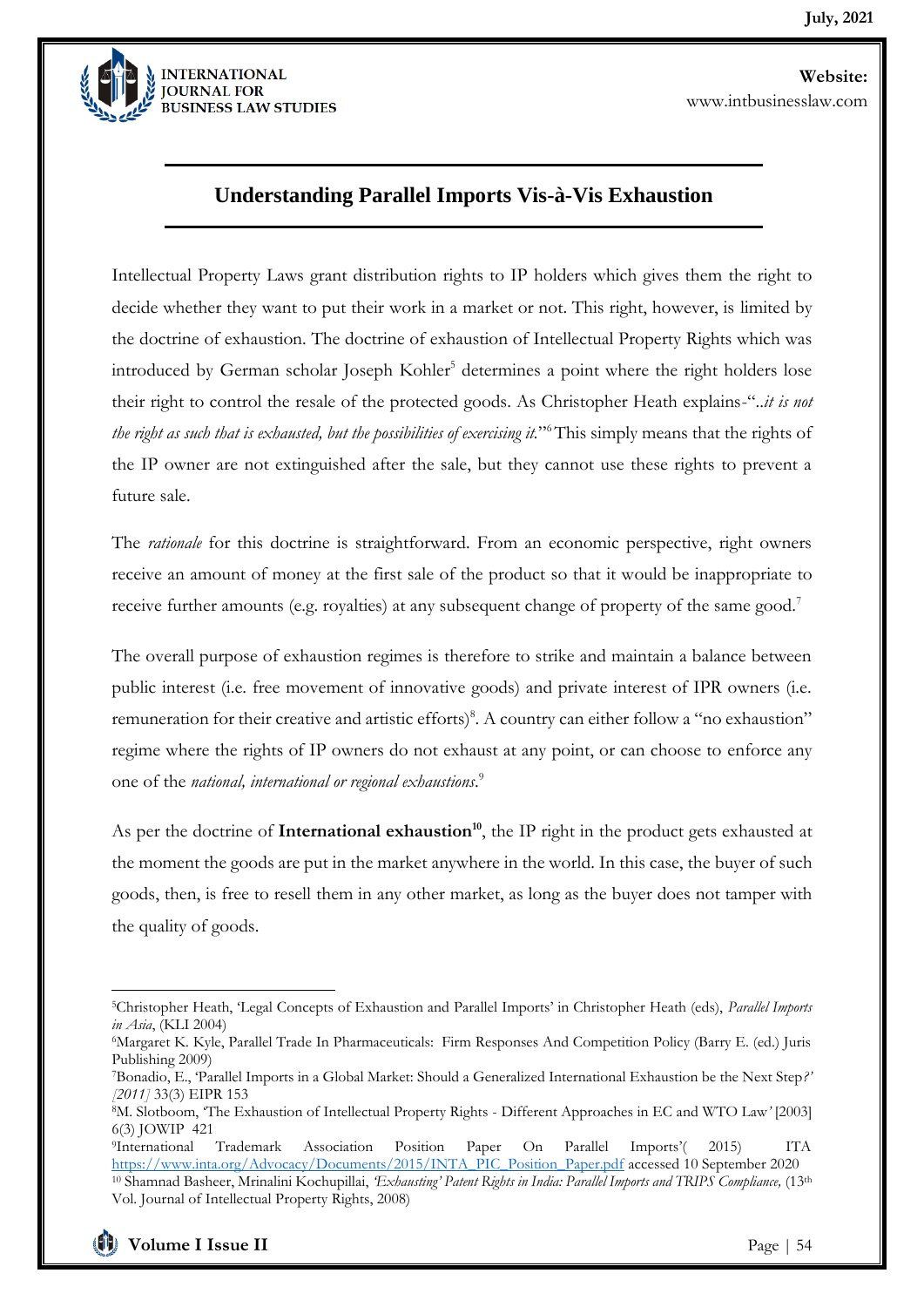

As per the doctrine of **National exhaustion<sup>11</sup>**, once the product has been sold by the IP owner in the domestic market and the consideration has been received, his exclusive rights over the domestic jurisdiction are exhausted. Consequently, the buyer of an article bearing IP can lawfully resell or transfer the same within the country itself. Such resale without the permission of the IP Owner will not amount to infringement as the rights of the owner have been exhausted. However, the buyer does not have the right to resell the goods in a different country without the permission of the right holder.

As per the doctrine of **Regional exhaustion<sup>12</sup>**, the IP right in the product gets exhausted within the countries belonging to a specific region where the product has been first sold. The buyers of an article bearing IP can resale in that specific region but not outside that region.

The laws of a particular country may potentially apply the principle of exhaustion differently for different forms of IP like patents, trademarks, and copyrights. Moreover, the countries are free to choose their exhaustion regime according to their stand in the global market. Further, parallel imports are legal where the IP laws of that area recognize international exhaustion and illegal where it recognizes national exhaustion or no exhaustion.

<sup>11</sup> Shamnad Basheer, Mrinalini Kochupillai, *'Exhausting' Patent Rights in India: Parallel Imports and TRIPS Compliance,* (13th Vol. Journal of Intellectual Property Rights, 2008)

<sup>12</sup> Shamnad Basheer, Mrinalini Kochupillai, *'Exhausting' Patent Rights in India: Parallel Imports and TRIPS Compliance,* (13th Vol. Journal of Intellectual Property Rights, 2008)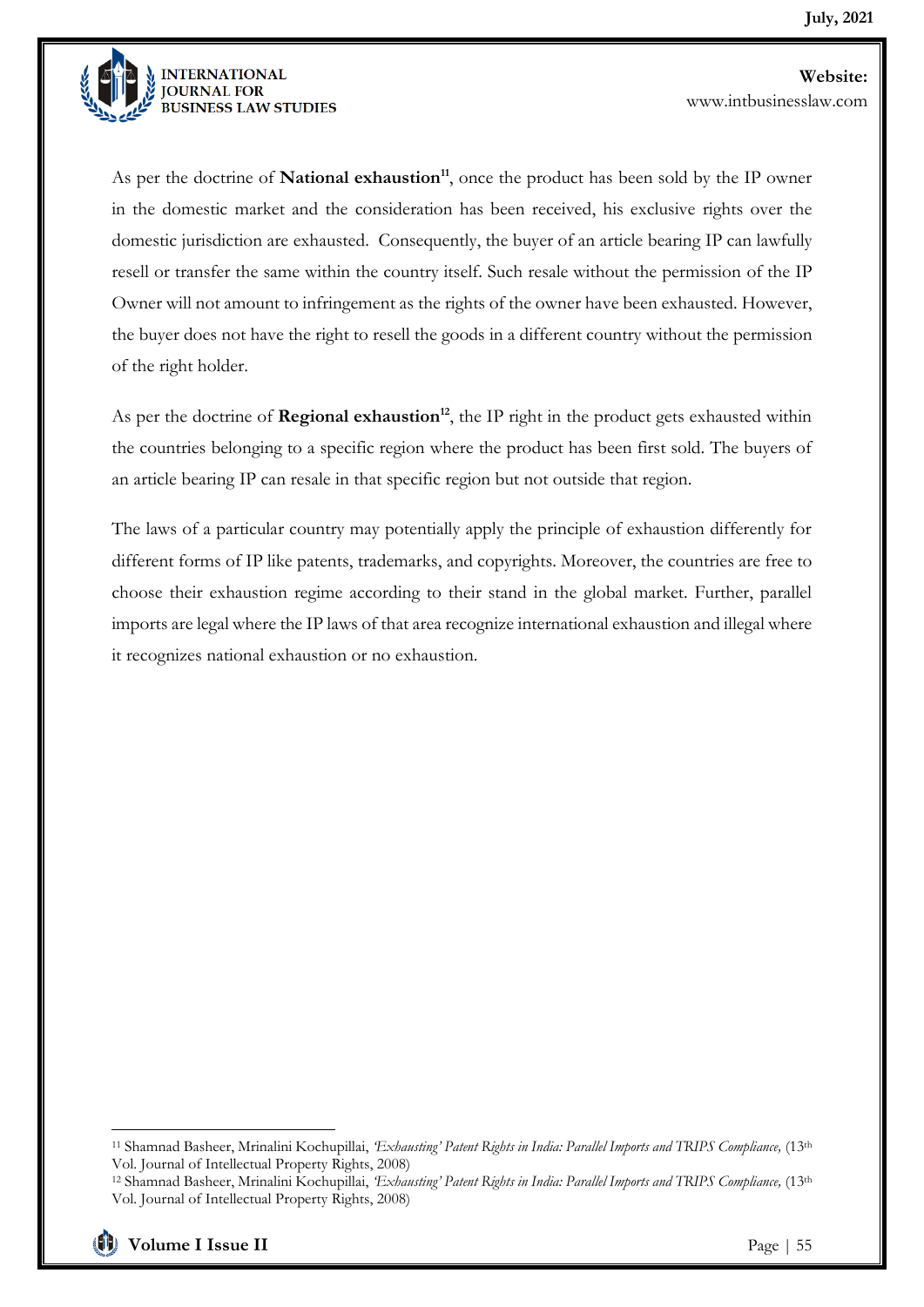

### **Status Quo in Developed and Developing Countries**

Before deliberating on the possible inferences of parallel imports, it is very important to see how the current legal systems across the globe are addressing the issue. For the same, E.U., U.S.A and India are discussed below as the U.S.A and the EU are two developed world leaders with different systems, and India is a developing economy.

#### **1. European Union**

The major idea behind the creation of the EU was harmonization of laws for creating a market that can compete at a global level.<sup>13</sup> The European Union works on a system of "Community – Based exhaustion" in order to ensure the existence of a strong internal market and free trade amongst the member states.

The urge for free trade balances the negative impacts of parallel trade.<sup>14</sup> However, parallel trade loses its privilege outside the European Union as the same is not allowed between a member and a non-member since there is no promotion of the idea of a larger European Market in such a scenario.<sup>15</sup> Thus if a product has already been introduced outside the EU, IP rights can still be enforced within the EU.

Article 30 of Treaty of Rome<sup>16</sup> and various other agreements prohibits quantitative restrictions on imports between member states. Before 1988, different members used to apply different exhaustion regimes (for example – UK applied international exhaustion regime). Thereafter, First Council Directive 89/104/EEC of 21 December 1988 was introduced by the Council for European Community to harmonize trademark laws in the EU. Article 7(1) of the First Trademark Directive<sup>17</sup> states that a trademark owner cannot prevent the importation of a good from a Member State to another Member State if the good is legitimately put on the circulation of the first Member State's market.

<sup>13</sup>Timothy A. Brisson & Victor Gallo, *Patent Law Basics*, (8th Vol. NEV. LAW. 2000)

<sup>&</sup>lt;sup>14</sup>Shanker A. Singham, 'Competition Policy and the Stimulation of Innovation: TRIPS and the Interface Between Competition and Patent Protection in the Pharmaceutical Industry', (2000) 26<sup>th</sup> edn., Brook.J.Int'l Law

<sup>15</sup>Claude E. Barfield & Mark AGroombridge, 'Parallel Trade in the Pharmaceutical Industry: Implications for Innovation, Consumer Welfare, and Health Policy', (1999) 10<sup>th</sup> edn. Fordham Intell. Prop. Media & Ent. L.J. 185, 199 <sup>16</sup>Treaty establishing the European Economic Community, 11957E/TXT, art.30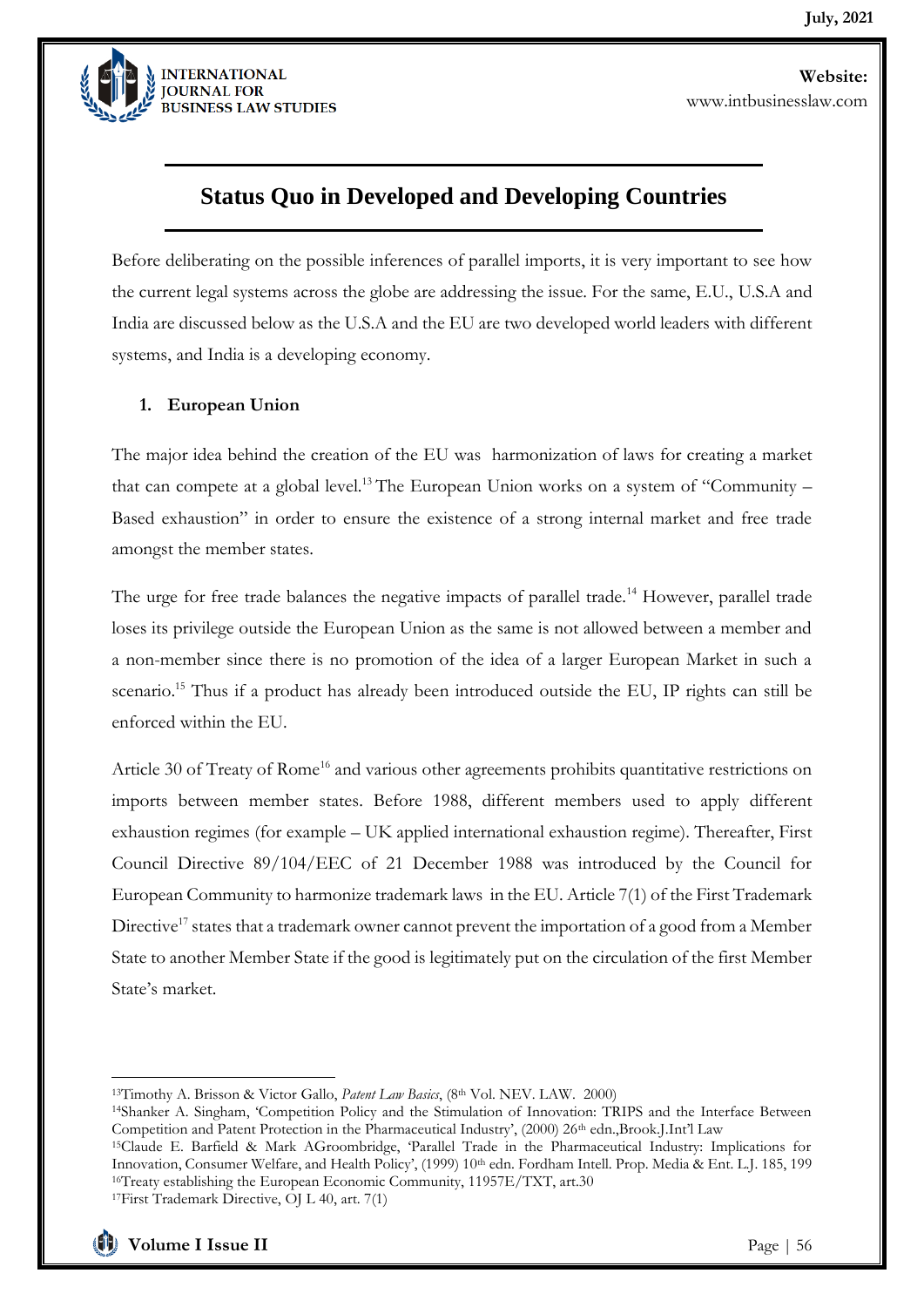

In the case of *Centrafarm v. Winthrop*<sup>18</sup>, the European Court of Justice (ECJ) had upheld the doctrine of regional exhaustion in the EU as it was the goal of EEC in the past and the present EU. The Court has also clarified the interpretation of Article 7(1) by stating that international exhaustion cannot be allowed within the EU.<sup>19</sup> In furtherance of this, in 1993, CTM (Community Trademark) Regulation<sup>20</sup> was adopted which is substantially identical to Article 7(1).

A third party in possession of genuine goods can put them in the European Market once they have been already introduced in any member state and the same cannot be prevented on the basis of the brand owner's IP right. Articles 34 and 35 of Treaty on the Functioning of the European Union (**TFEU**) <sup>21</sup> prohibits quantitative restrictions on import. The ECJ's interpretation of Articles 30 to 36 establishes the legality of parallel imports. This leads to price equalization and hence promotes a unified market.<sup>22</sup> However, the owner of IP Right can prevent commercialization of such goods if there is any legitimate reason like change in condition of the goods etc.

Article 36<sup>23</sup> creates an exception stating some justified grounds like public morality, public policy or public security; the protection of health and life of humans or the protection of industrial and commercial property, etc. under which restrictions on imports can be imposed. Amongst these exceptions, 'the protection of industrial and commercial property' is of importance in this context of intellectual property rights. However, these exceptions are interpreted strictly in order to ensure free trade. This strikes a balance between domestic and community interests, and ensures that these exceptions do not become a means of arbitrary discrimination or a disguised restriction on trade as mentioned in the article.

As far as Patent is concerned, there is no such system which gives the patentee an exclusive right in all the member states of the EU and therefore, the ECJ lacks jurisdiction in such matters. ECJ gives more importance to marketing consent than to monopolistic rights by emphasizing on the fact that "*the substance of a patent right should basically confer the exclusive right on the inventor to the first marketing of the patented product in order to permit a remuneration for the inventive activity".<sup>24</sup>*

<sup>18</sup>*Centrafarm BV and Adriaan de Peijper v. Winthrop BV* (1974), E.C.R. 1974 -01183

<sup>19</sup>*Silhouette International Schmied GmbH & Co. KG v. Hartlauer Handelsgesellschaft mbH* [1998], C-355/96; *Sebago Inc. and Ancienne Maison Dubois & Fils SA v. G-B Unic SA* [1999], C-173/98; *Zino Davidoff SA v. A & G Imports Ltd and Levi Strauss & Co. and Others v. Tesco Stores Ltd and Others* [2002] R.P.C.20

<sup>20</sup>Council Regulation (EC) [1994] No 40/94, OJ L 11

<sup>21</sup>Treaty on the Functioning of the European Union, [2002] O.J. (C 325), art. 34-35

<sup>22</sup>*Offieve van Justice vs. de Peijer*, (1976) E.C.R. 613, 1976 C.M.L.R. 271

 $23$ Treaty on the Functioning of the European Union, [2002] O.J. (C 325), art. 36

<sup>24</sup>*Merck & Co. Inc. v. Stephar*, [1982] 13 IIC 70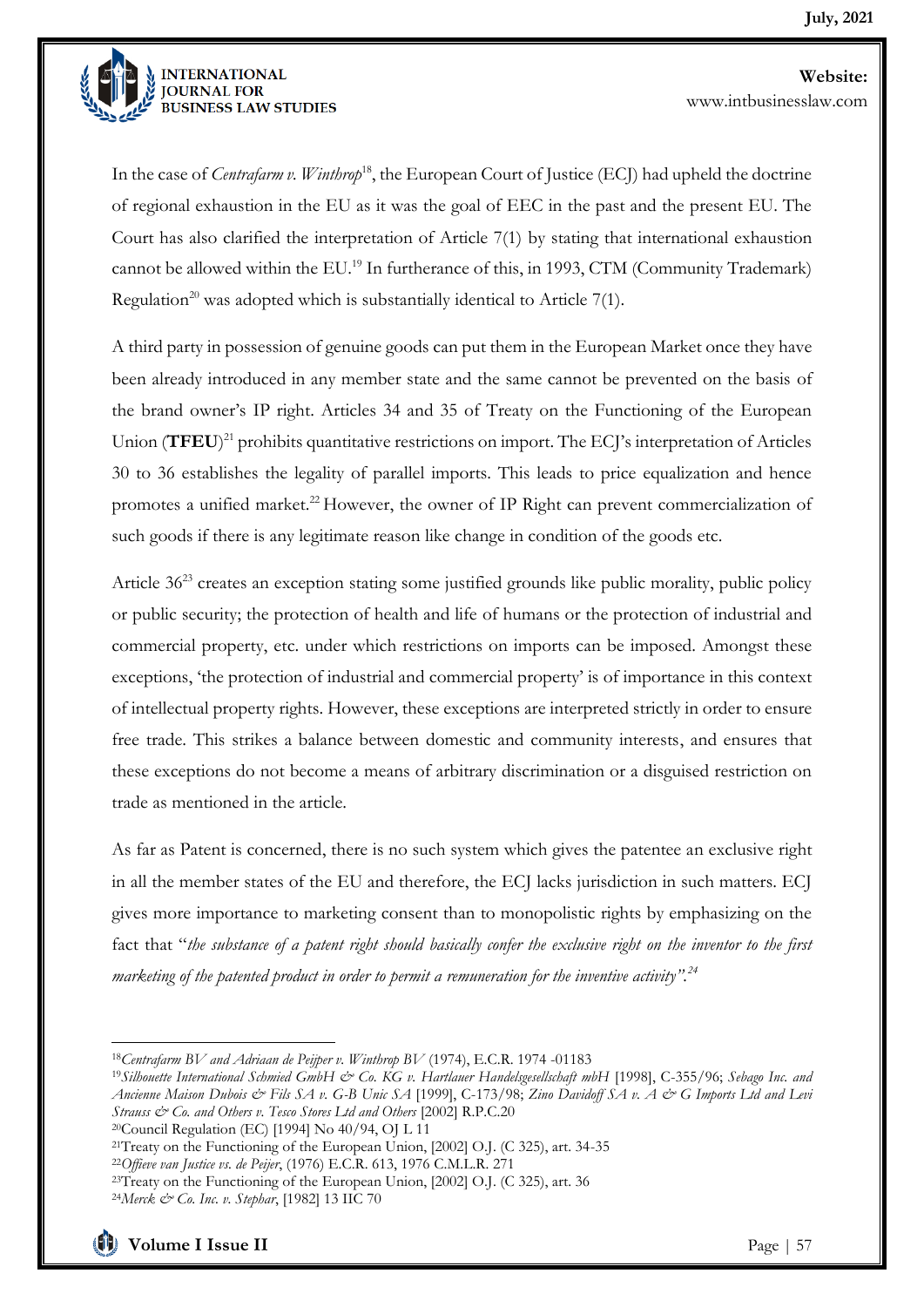

Even when the inventors introduced products in member states where they did not own a patent, automatic exhaustion was assumed by the court.<sup>25</sup> This basically means that a patentee will have to obtain a patent in every member state separately to get the benefit of invention or refrain oneself from introducing the same product in countries where they lack patents. Since patenting in the EU is already very expensive and the process is very long, this system of patenting does not seem to be feasible.

The legislative content related to parallel trade is uniform and equally enforceable throughout the EU. The members are not free to retain their domestic laws or international exhaustion regimes as it will defeat the whole purpose of harmonization of laws. This has created a substantial parallel import market in the EU. However, there is still a need for more uniform and systematic laws in relation to parallel trade of products which are protected by Intellectual Property Rights in the light of the EU's goal of a unified market.

#### **2. United States**

The United States has a different approach towards dealing with the territorial applications of the "first sale rule" or the exhaustion in Intellectual property like trademark, patent or copyright. The application of the doctrine of exhaustion in all the three regimes varies. For trademark, there are a number of separate statutory sources that establish a partial or qualified rule of international exhaustion for United States trademark law.<sup>26</sup>

These include the Lanham Act in  $\frac{2^{27}}{8}$  as well as  $\frac{22}{a}$  (for registered marks) and  $\frac{43(a)^{29}}{6}$  (for unregistered marks). An additional right can be found in the Tariff Act in  $$526<sup>30</sup>$  The first significant case<sup>31</sup> of trademark exhaustion came in 1886 in which the court refused to protect the trademark owners and recognized the principle of 'universality' in which genuine trademarked products could be imported as parallel imports in the U.S.

<sup>25</sup>*Merck v. Primecrown,* [1997] 1 CMLR 83

<sup>26</sup>Christine Haight Farley, 'Territorial Exclusivity in U.S. Copyright and Trademark Law' [2014] WCOLR 42

<sup>27</sup>The Lanham Act 1946, 15 U.S.C.A. s 1124

<sup>28</sup>The Lanham Act 1946, 15 U.S.C.A. s 1114

<sup>29</sup>The Lanham Act 1946, 15 U.S.C.A. s 1125(a)

<sup>30</sup>The Lanham Act 1946, 19 U.S.C.A. s 1526

<sup>31</sup>*Apollinaris Co. Ltd. v. Scherer* [1886] 27 Fed. 18 (C.C.S.D.N.Y.)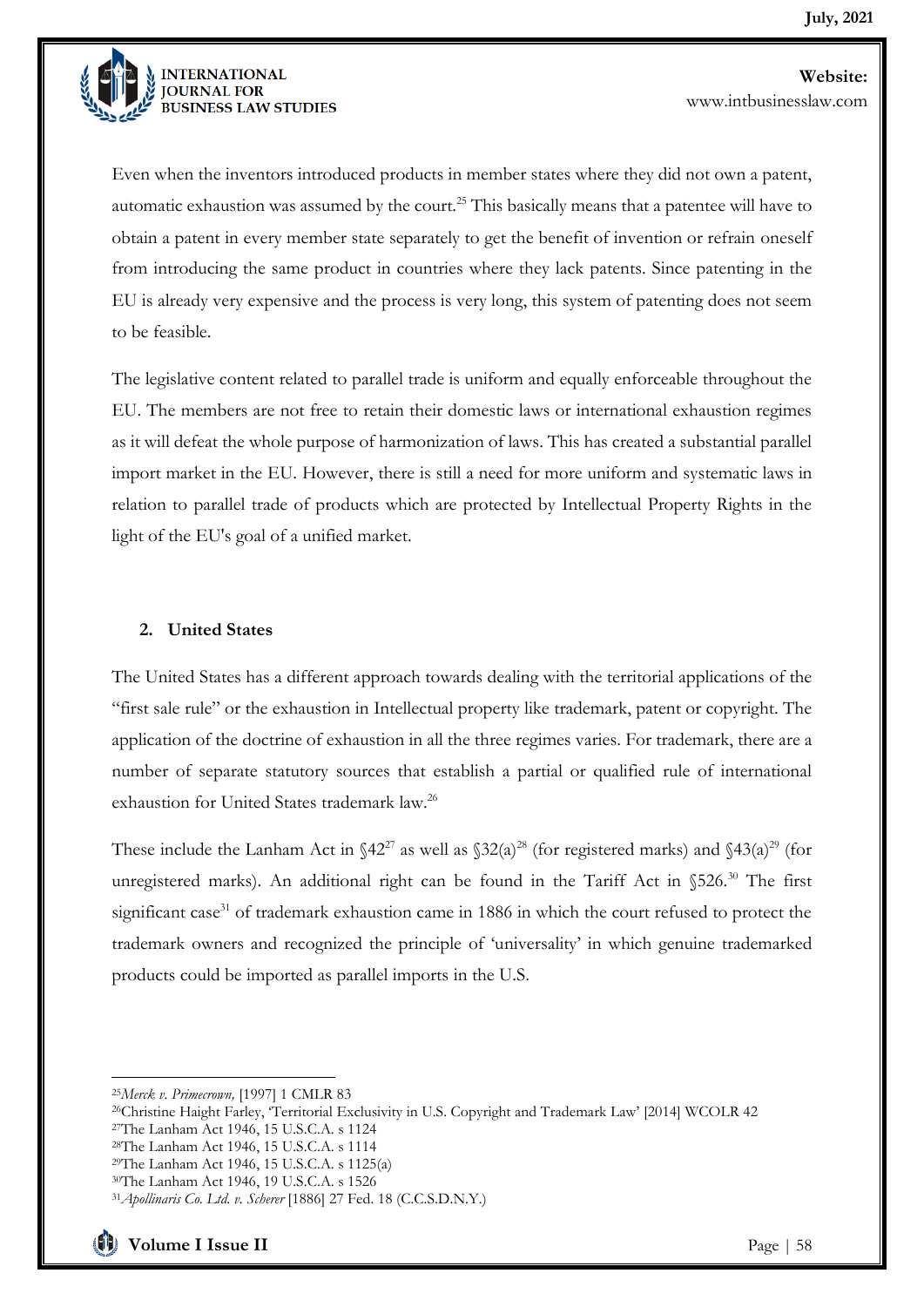

However in  $1923^{32}$ , court opted a different approach and the concept of 'territoriality' was recognized which accentuated the rights of trademark proprietor. Although this approach did not last for a long time and in the beginning of 1980s, the USA had changed its approach towards parallel imports to make it a more liberal one as seen in the present scenario- limiting the rights of the IP proprietor.

Few exceptions to the national exhaustion of trademarks were highlighted through a series of cases. The first exception being the situation where the goods were originally manufactured by the U.S. and parallel imports could not be denied therein- it was called the "round trip scenario". The second exception was called the "common control"<sup>33</sup>exception where the parallel import of trademarked goods could not be opposed when "the foreign and domestic trademark owners are parent and subsidiary companies or are otherwise subject to common ownership or control".<sup>34</sup>

The third exception was the situation where the goods are genuine goods there is no violation of §42 of the Lanham Act.<sup>35</sup> Since the very purpose of the trademark rights is to avoid consumer's confusion regarding the quality and nature of goods, the question that the courts came across was what happens when the goods are "materially different". The court<sup>36</sup> held that  $\frac{42}{2}$  does bar importation regardless of the fact that the parallel imports are made by an affiliate of the U.S. trademark owner. The burden of proof lies on the importer and not the trademark owner to prove that the goods are not materially different.

As we move on to Copyright, according to the §602 of the United States Copyright Act, 1955, unauthorized importation into the United States of copies purchased outside the United States is an infringement of the U.S. copyright owner's exclusive right to distribute copies under  $$106^{37}$ . However, the §106 distribution right is limited by the first sale doctrine in §109<sup>38</sup> which gives the owner of a particular copy that has been lawfully made under the statute right to sell or otherwise dispose of that copy notwithstanding the copyright owner's exclusive distribution right. The Supreme court ruled that the goods that make 'round trip' are exempted from  $\delta$ 602.<sup>39</sup>

<sup>32</sup>*A. Bourjois & Co. Inc. v. Katzel* [1923] 260 U.S. 689

<sup>33</sup>The Lanham Act 1946, 19 U.S.C. s 1526

<sup>34</sup>*Yamaha Corp. of America v. ABC International Traders, Corp* 703 F. Supp. 1398

<sup>35</sup>*Weil Ceramics & Glass, Inc. v. Dash* [1989] 878 F.2d 659

<sup>36</sup>*Lever Brothers Company v. United States* [1989] 877 F.2d 101

<sup>37</sup>The Lanham Act 1946, 17 U.S.C. s 106

<sup>38</sup>*John Wiley & Sons, Inc. v. Kirtsaeng* [2012] 654 F.3d [210] 212-13

<sup>39</sup>*Quality King Distributors Inc. v. L'Anza Research Int'l* [1998] 523 U.S. 135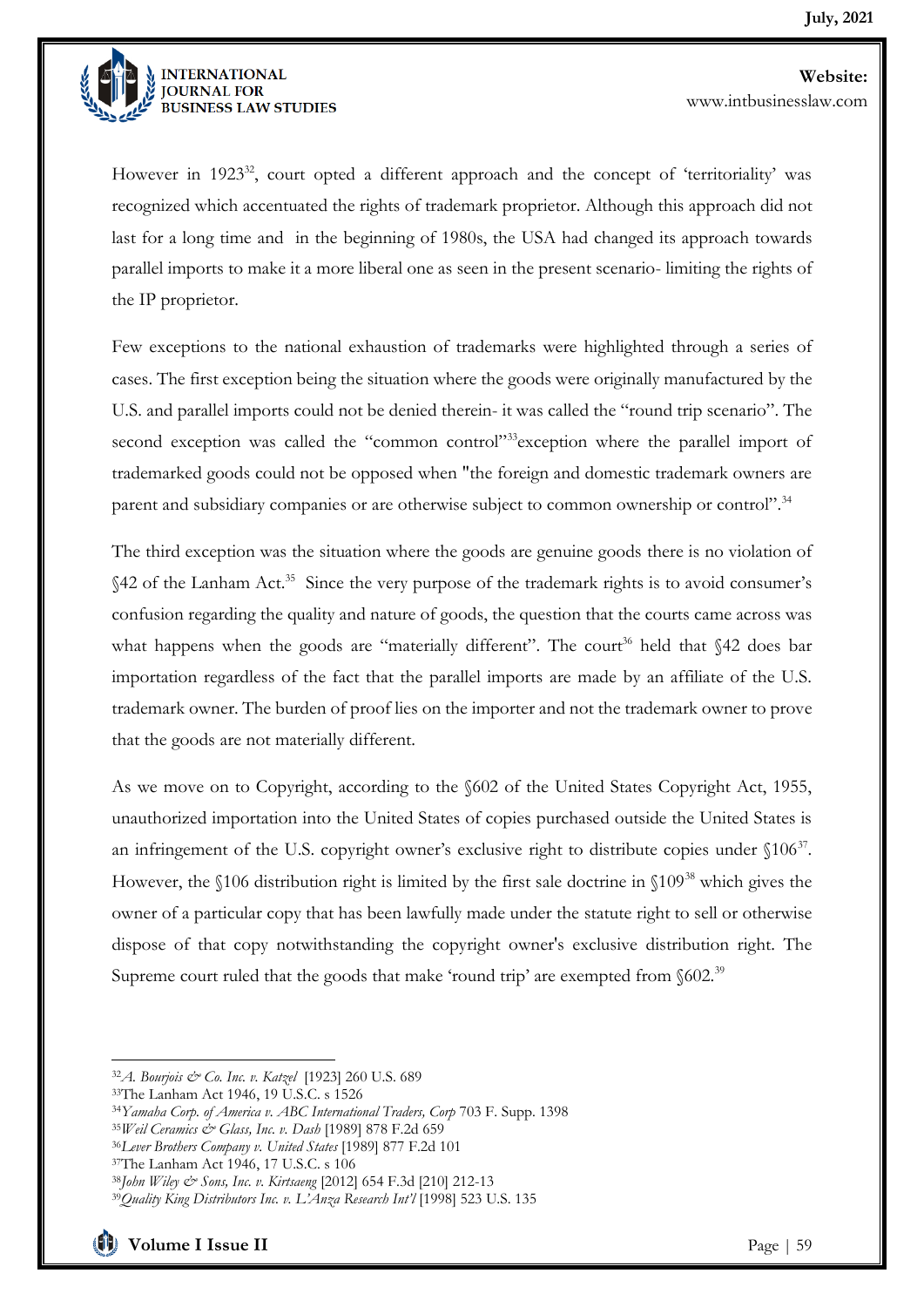

Moreover in 2013 $^{40}$ , the Supreme Court gave its ruling that the first sale doctrine limited even those goods that were lawfully made abroad and imported into the U.S. As a result, that foreign sale exhausted the copyright within the U.S. Lastly, as per the United State Code §271, the patent owner has the right to exclude others from making, using, offering for sale, selling, or importing the patented invention. Under §261 of title 35 of the United State code, the patent owner can impose and enforce territorial restrictions in the United States on sales on distributors.<sup>41</sup>

However, in the year of 1998 the U.S Supreme Court gave a judgment in favor of parallel importer and sowed seeds for free trade. In the case of *Quanta Computer, Inc vs. LG Elecs<sup>42</sup> ,*the court stated that once the U.S. patent owner sells the product, the subsequent use or resale of that patent product by the purchaser doesn't infringe. Thus, it is clear that the United States has neither adopted the international exhaustion nor the territorial exhaustion theory to its fullest possible extent.

#### **3. India**

In India, each kind of intellectual property right has its own legislation. For instance, trademarks are governed by the Trade Marks Act, 1999, patents are governed by the Patents Act, 1970 and so on. Each legislation has a different approach towards the issue of parallel imports. Section 30 (3) & (4) of the **Trade Marks Act, 1999** provides that there will be no infringement of a trade where the goods bearing a registered trademark are sold by a person who has lawfully acquired it by the registered proprietor or the goods have been put on the market under the registered trade mark by the proprietor or with his consent.

However, *§30(4) of the Act* puts a limitation on such a trade by specifying that sub-section 3 shall not apply in case there is legitimate reasons for the trademark owner to oppose the further dealing in the goods, where the goods have been changed, altered or impaired after they have been put on the market. Thus, in a nutshell we can say that Indian law provides for parallel imports of trademarked goods however this rule is not applicable when the product is physically and materially altered, changed or destroyed without the consent of the trademark owner.<sup>43</sup>

<sup>40</sup>*Kirtsaeng v. John Wiley & Sons, Inc* [2013] 133 S. Ct. 1351

<sup>41</sup>*Boesch vs Graff* [1890]133 U.S .697

<sup>42</sup>[2008] 553 U.S. 617

<sup>&</sup>lt;sup>43</sup> Samsung Electronics Co. Ltd & Anr. v. G. Choudhary and Another [2006] CS (Os) 1602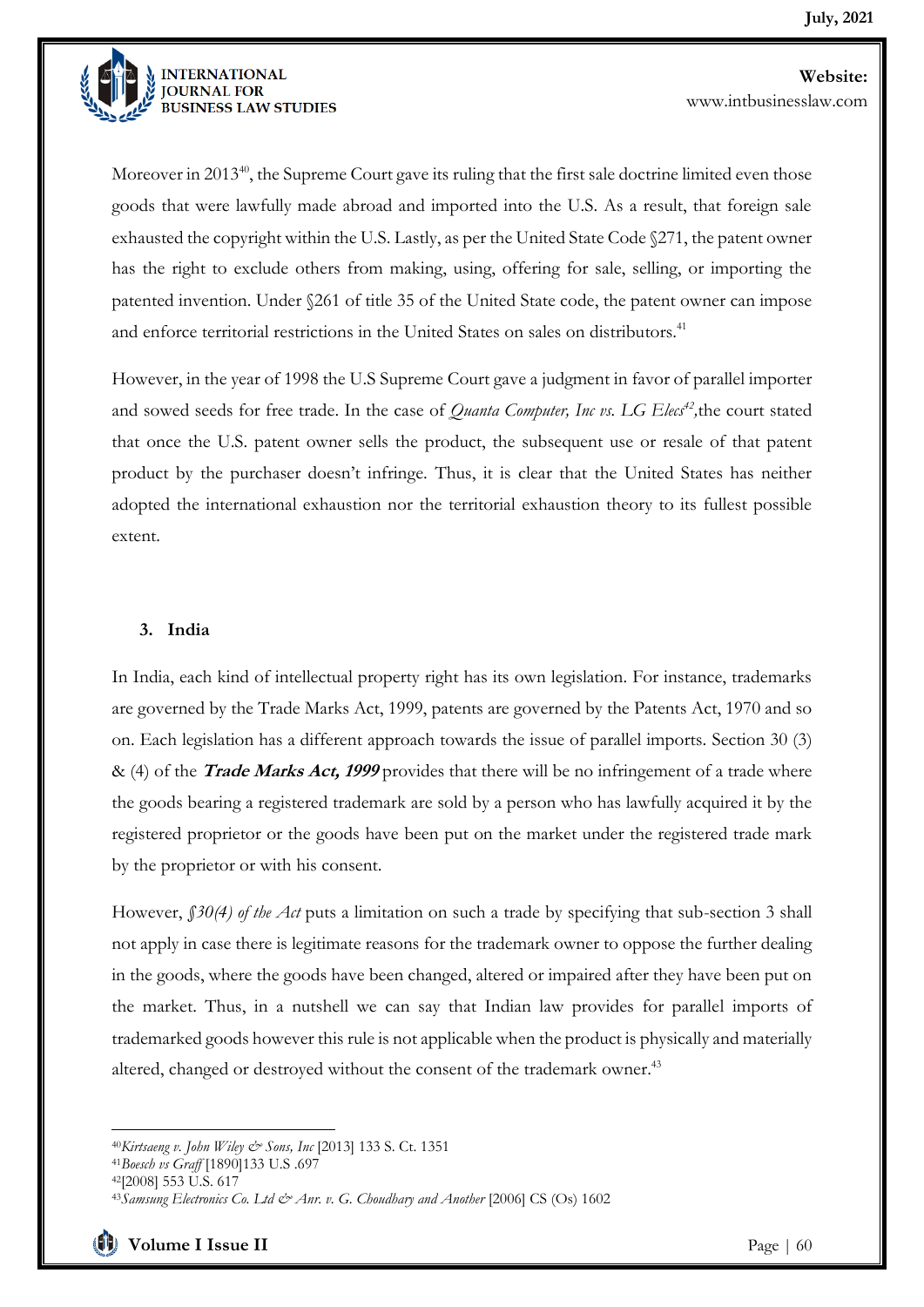

Further, as we move on to patents, the Patent Act 1970 had no provisions regarding exhaustion prior to the Patent (Amendment) Act, 2002 where the parallel imports were highlighted for the first time under  $$107A(b)<sup>44</sup>$  which states that there will be no infringement of patent rights when the patented product is imported by a person who is duly '*authorized by the patentee*' to distribute or sell the product. Though we can infer that there is a freedom of parallel imports of patented products, but this right was limited and subject to interference by the Patentee.

The amended §107A(b) of Patent Act, 1970 allows the importation of patented products by any person authorized under the law to distribute or sell those products. Thus, a patented property is exhausted by the first act of introduction of the product in the market by the patentee. In developing countries like India, mostly international exhaustion is followed in order to get goods at a cheaper price for the consumers.

Also, most countries do not have a properly coded legislation to deal with this issue due to which they mostly rely on judicial pronouncements. This further creates lack of uniformity and leads to exploitation of rights of IP owners. There are various other problems which will be discussed in the next section of the paper.

<sup>44</sup> The Patents Act, 1970, §107A(b).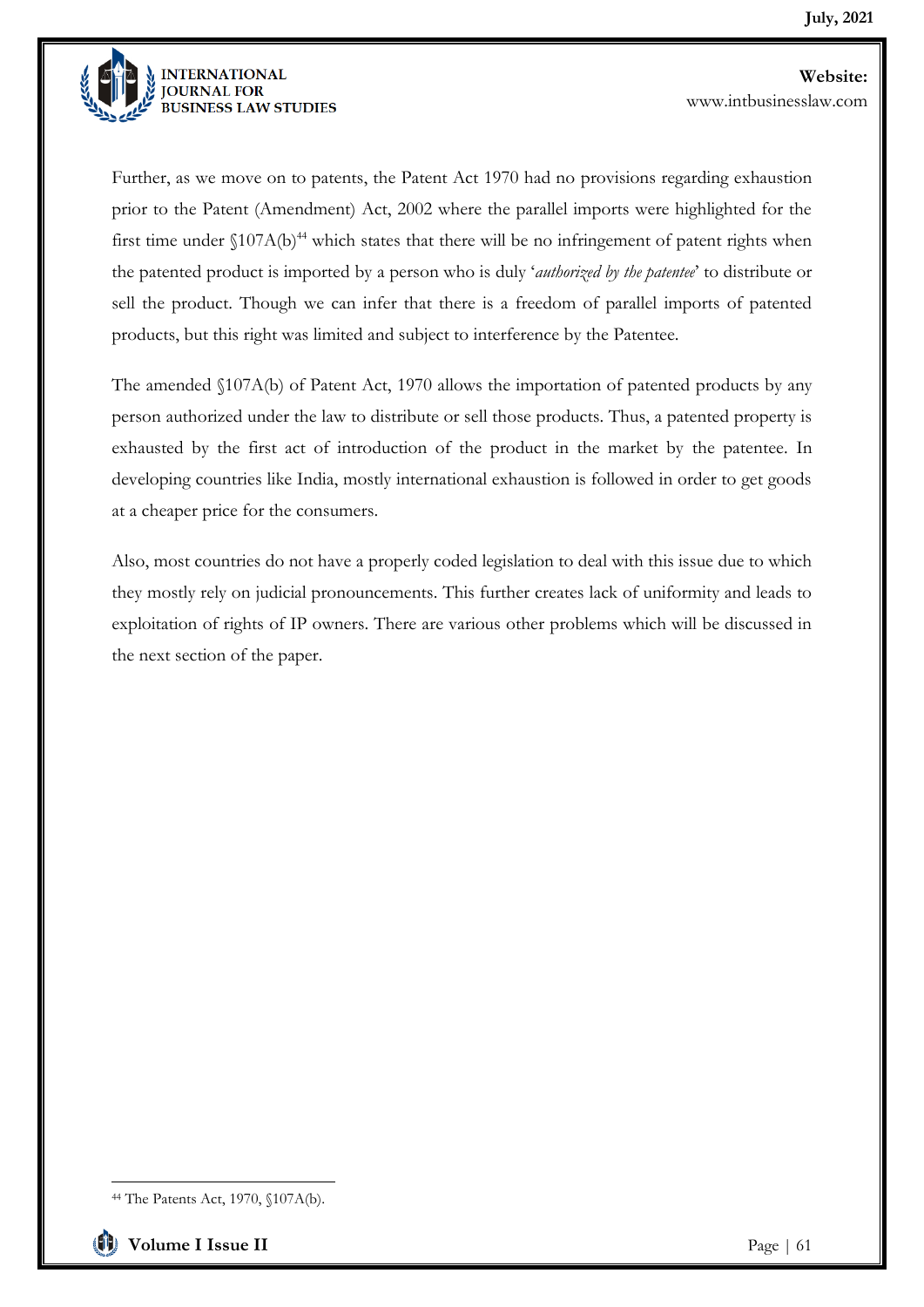

# **'Uniformity' in International Rule: A Global Concern**

#### **1. Failure of international organisations**

The most important international agreement in the field of IPR is the TRIPS agreement which was concluded in 1994.<sup>45</sup> In consonance with its objective of free trade across the world, it was expected from WTO to clarify its stance on Parallel trade.<sup>46</sup> However, neither TRIPS nor WIPO directly addresses the issue of parallel imports and leaves determination of Exhaustion to the respective members without any interference. Article 6 of the TRIPS Agreement clearly states that nothing in this Agreement shall be used to address the issue of the exhaustion of intellectual property rights.<sup>47</sup> As a result, every country has a freedom to formulate its exhaustion regime as per their national needs. Although flexibility is a very important aspect of international law, taking no stance at all is certainly not the best idea for mainly two reasons. The first reason is that it is difficult for countries to enforce the contracts privately because of various factors like differences in their legal structures, international relations etc. The second reason is that it would be difficult to trace the source of parallel imports when the goods will be transferred from one country to another.

#### **2. Problems faced by developing countries**

The trade perspective of the international rule that focuses on the importance of free competition, incentivizes states to adopt a regime of international exhaustion. Looking from the perspective of developing countries that mostly prefer international exhaustion in order to provide goods to their consumers at a cheaper rate, this approach seems a bit vexed. Developing countries argue that international exhaustion that permits parallel imports fosters WTO's free-trade principles and is efficient in preventing high retail prices because of increased local competition. But to the contrary, prohibiting international exhaustion will in fact increase the willingness of IPR holders to place goods into local markets because the risks of a grey-market are decreased. The resulting market segmentation will also result in lowered prices and increased global economic benefits.<sup>48</sup>

<sup>45</sup>Christopher Heath, 'Parallel Imports and International Trade'*,* WIPO [https://www.wipo.int/edocs/mdocs/sme/en/atrip\\_gva\\_99/atrip\\_gva\\_99\\_6.pdf](https://www.wipo.int/edocs/mdocs/sme/en/atrip_gva_99/atrip_gva_99_6.pdf) accessed 12 September 2020 <sup>46</sup>Cottier, [1991] 28 CMLR 383, 401

<sup>47</sup>TRIPS Agreement, UNCTAD/EDM/Misc.232/Add.18, art.6

<sup>48</sup>Miller, S. 'Parallel imports: Towards a flexible uniform international rule' [2009] JCB 15 <https://doi.org/10.1057/jcb.2008.40> accessed on 12 September 2020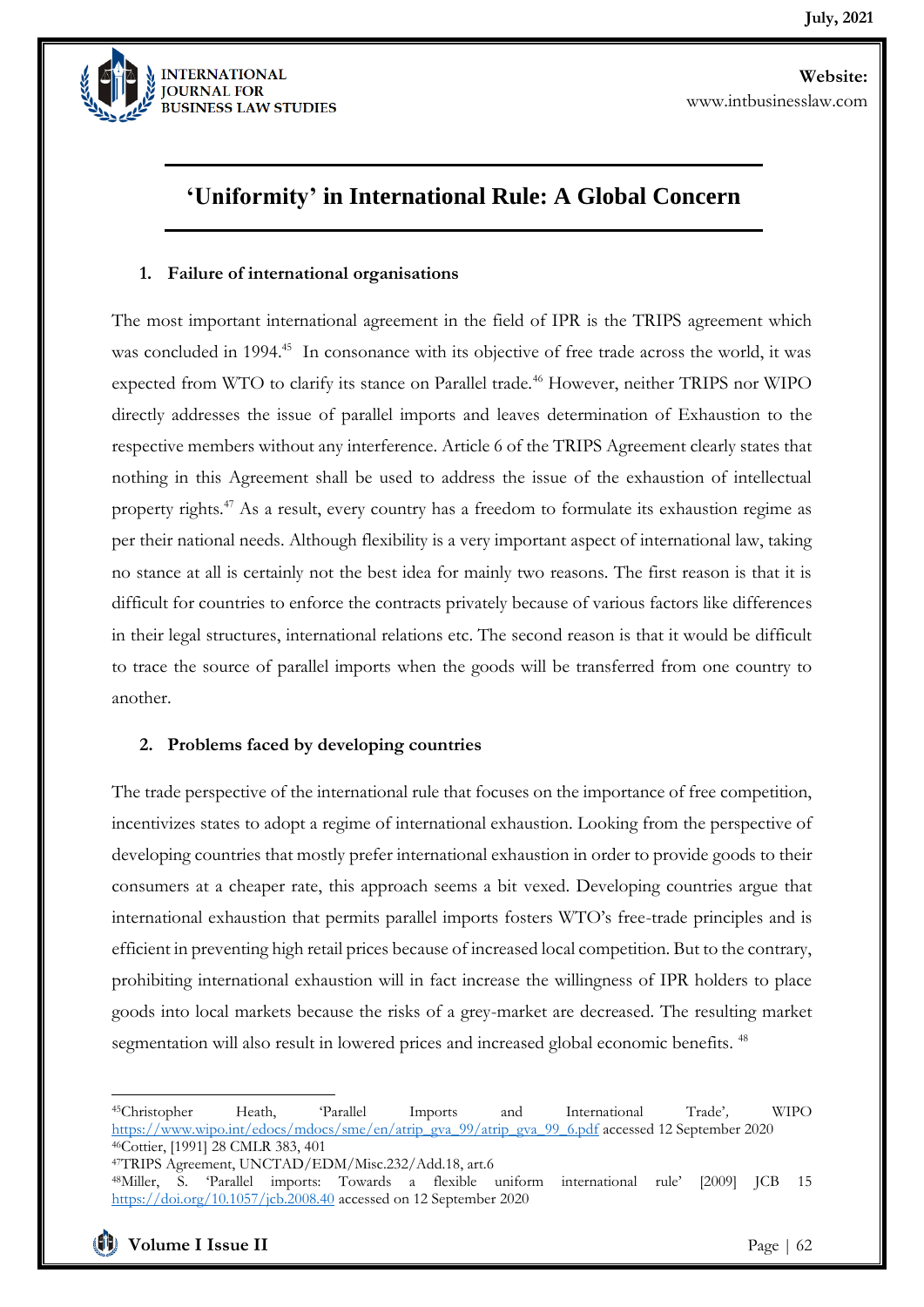

**JOURNAL FOR BUSINESS LAW STUDIES**  **Website:**  www.intbusinesslaw.com

Needless to say, several developed country governments and multinational companies exert substantial pressure on developing countries that allow parallel trade<sup>49</sup> and have threatened to impose sanctions on them. Developing countries are coerced to submit to higher levels of protectionism despite the flexibility of making laws.<sup>50</sup> Along with this, companies have serious concerns over market segmentation and price differentiation caused between developed and developing countries due to parallel trade.<sup>51</sup> As a result of this price discrimination, original right holders may find their profits getting diminished due to which they might limit their incentives for further innovations, slowing down the pace of technological change and product development.

#### **3. Other problems**

There are warranty issues in products that are obtained through parallel trade because such a product may not be covered by the manufacturer's warranty. Especially when electronic items, software or automobiles are concerned, it becomes perilous. Therefore, the consumer is left with no alternative but to suffer as the actual manufacturer cannot be contacted.

Traders and IPR owners are facing jurisdictional issues and other complexities because of the lack of uniformity in the system. Generally, members can file complaints against each other under a dispute settlement mechanism under WTO agreements. However, when Article 6 of TRIPS is silent about the stance, no complaint in this regard can be heard at an international forum which further creates possibilities of inter-country disputes since there is no forum for dispute settlement.

Moreover, if the uniform rigid rule of national exhaustion is accepted worldwide, it will be against the main motive of WTO which is to establish free trade between the countries and such rigidity will act as a barrier to the same. It will become a serious concern for the developing countries as some essentials such as pharmaceuticals etc. are available at a much cheaper rate through parallel imports. Furthermore, the IP owners will tend to create a monopoly in the market leading to anticompetitiveness. Thus, the main motive is to ascertain how maximum global economic efficiency can be achieved while addressing local needs.

<sup>49</sup>G. Dutfield, 'Delivering Drugs to the Poor: Will the TRIPS Amendment Help?' [2008], 34 AJLM 107,116

<sup>50</sup>G.E. Evans, 'Strategic Patent Licensing for Public Research Organizations: Deploying Restriction and Reservation Clauses to Promote Medical R&D in Developing Countries', [2008] 34 AJLM 175, 184

<sup>51</sup>H.E. Bale Jr., 'The Conflicts between Parallel Trade and Product Access and Innovation: The Case of Pharmaceuticals', [1998] 1 JIEL 637, 648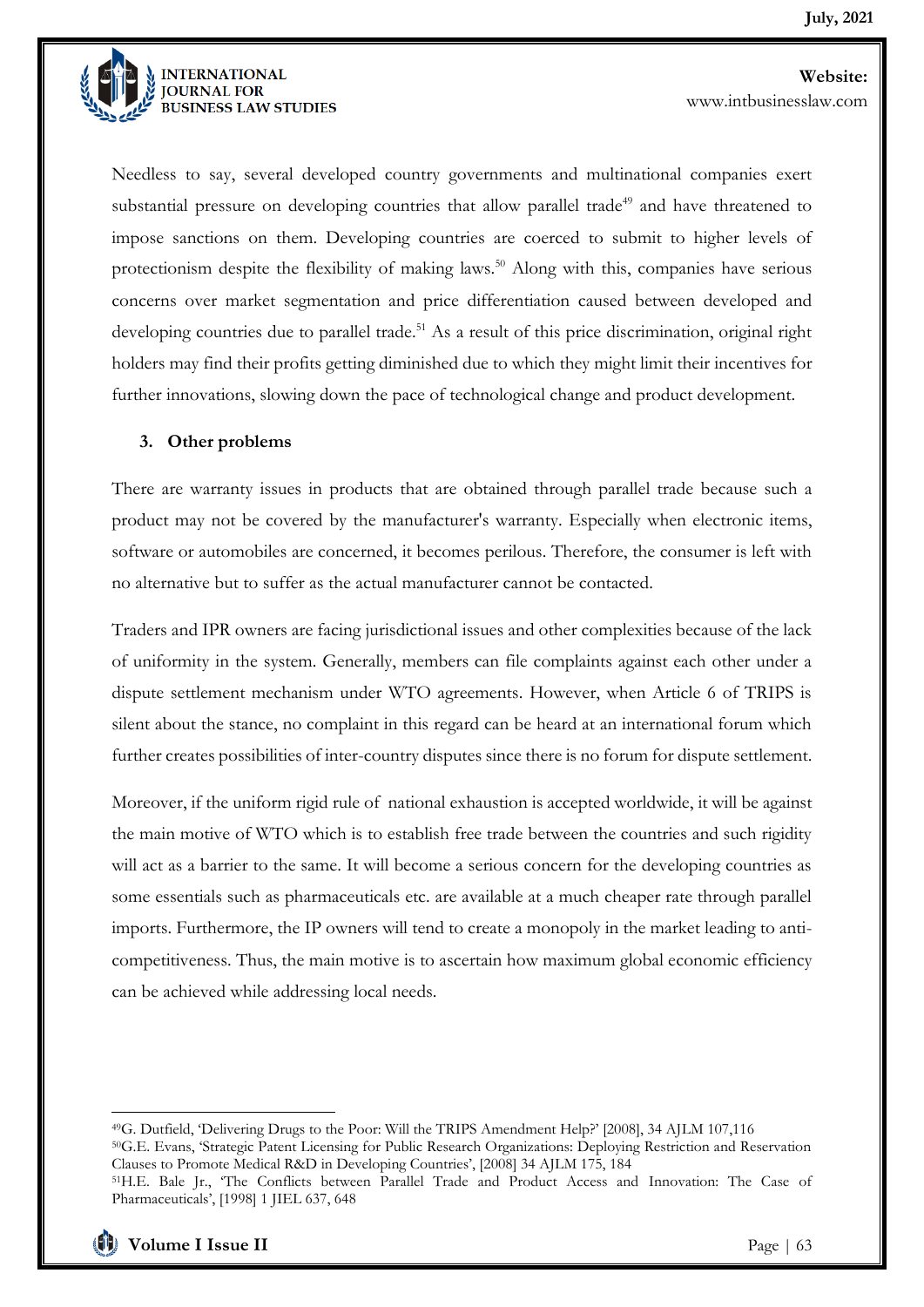

#### **4. A possible way out**

The debate over whether parallel imports should be legalized is unending. Since the world has become a global village and parallel trade a bustling activity, there is a need to find a mid-way in order to safeguard the rights of IP owners along with ensuring free trade and catering to the needs of consumers of developing countries.

A uniform yet flexible rule needs to be set up where in-country autonomy will be maintained along with uniformity over the question of the legality of parallel imports throughout the world. This will ensure that self-interested actions and coercion by superior countries over inferior are checked and countries will have enough autonomy to deal with their local problems without undue constraint.<sup>52</sup> An arrangement is sought wherein co-operation and communication between the countries are maintained. It is proposed that the regime of 'regional exhaustion' is best suited for the objective that is to be achieved. While intellectual property rights tend to create a monopoly of their owners in the market, they also hinder the free movement of goods. Therefore, the concept of regional exhaustion has been proposed.

Under this regime, the rights of IP owners will expire after the first sale in a particular agreed region and not outside that. Countries will be free to decide on which countries they would want to follow regional exhaustion. It must be based on a group of nations willing to work together and cooperate, usually a homogeneous group of countries with similar economic conditions. In this paper, we have discussed three different regimes through case studies of the USA, EU and India. Each one represents a different scenario and also highlights the problem of lack of legislation on this issue. When closely analyzed, the authors believe that the model followed by the EU is well suited for the world.

The system of Regional Exhaustion is feasible because parallel trade usually takes place between neighboring countries. In such a situation, countries should come together and with the help of international organizations, they must develop a regime of regional exhaustion for themselves. For example, south-east Asian countries could come up and make their own regional-exhaustion regime by entering into treaties or African countries can make one exhaustion regime for themselves and so on. The EU has proved to be very successful at the implementation of this systematic model.

<sup>52</sup> H.E. Bale Jr., 'The Conflicts between Parallel Trade and Product Access and Innovation: The Case of Pharmaceuticals', [1998] 1 JIEL 637, 648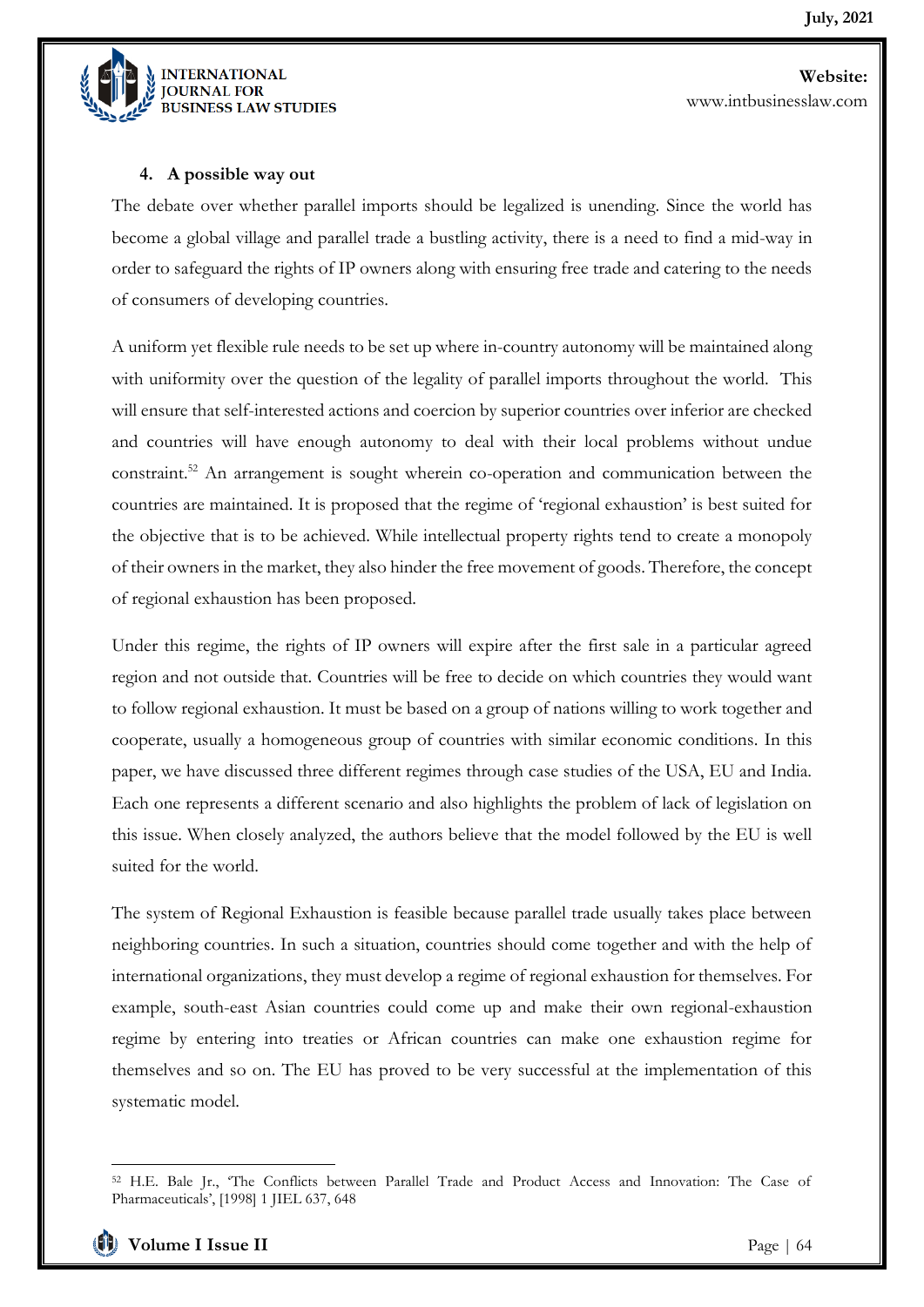

Furthermore, a benefit of the approach of the EU can be seen in research and development (R&D). The IP owner invests a lot of capital and time into developing the product which includes innovations and improvements of the product. Without this expensive R&D, there would not be any new unique innovation of the product in the market. In addition to R&D, the concept of "goodwill" or reputation of Intellectual property cannot be overlooked. There are many factors that increase the goodwill of the product because of the owner of the IP, one such example being marketing. Thus, the concept of R&D is worth protecting as these investments are not free of charge. Additionally, regional exhaustion will give the IP owner power to approve the parallel imports and they will not be forced to compete with their own product.

Consumers' demands and interests will be fulfilled. Especially in the pharmaceutical and food industry, the anti-competitive behavior of IP owners will be checked.<sup>53</sup> Countries with weak production capacity will benefit from this practice and will lead to their economic growth. The problem of price differentiation will also reduce since a group of countries will follow uniform pricing and the price variation is very less likely to be wide. It will also eliminate the issue of the 'quality' of the product.

Flexibility in rules would allow individual nations to formulate laws according to their legal systems and group as a whole to ensure smooth trading. Such a system will be favorable for all the stakeholders as it will facilitate free trade within the region and uphold the rights of IP owners. This will not only ensure continued investment by benefitting the brand owners but will also equally enable local traders to earn their livelihood. It will allow consumers to differentiate between products that they are buying and have confidence in the same.<sup>54</sup>

<sup>53</sup> Maskus, K.E., 'Intellectual Property Rights in the Global Economy, Institute for International Economics', [2000] Washington, D.C.

<sup>54</sup>'International Trademark Association Position Paper On Parallel Imports', (2015) ITA, [https://www.inta.org/Advocacy/Documents/2015/INTA\\_PIC\\_Position\\_Paper.pdf](https://www.inta.org/Advocacy/Documents/2015/INTA_PIC_Position_Paper.pdf)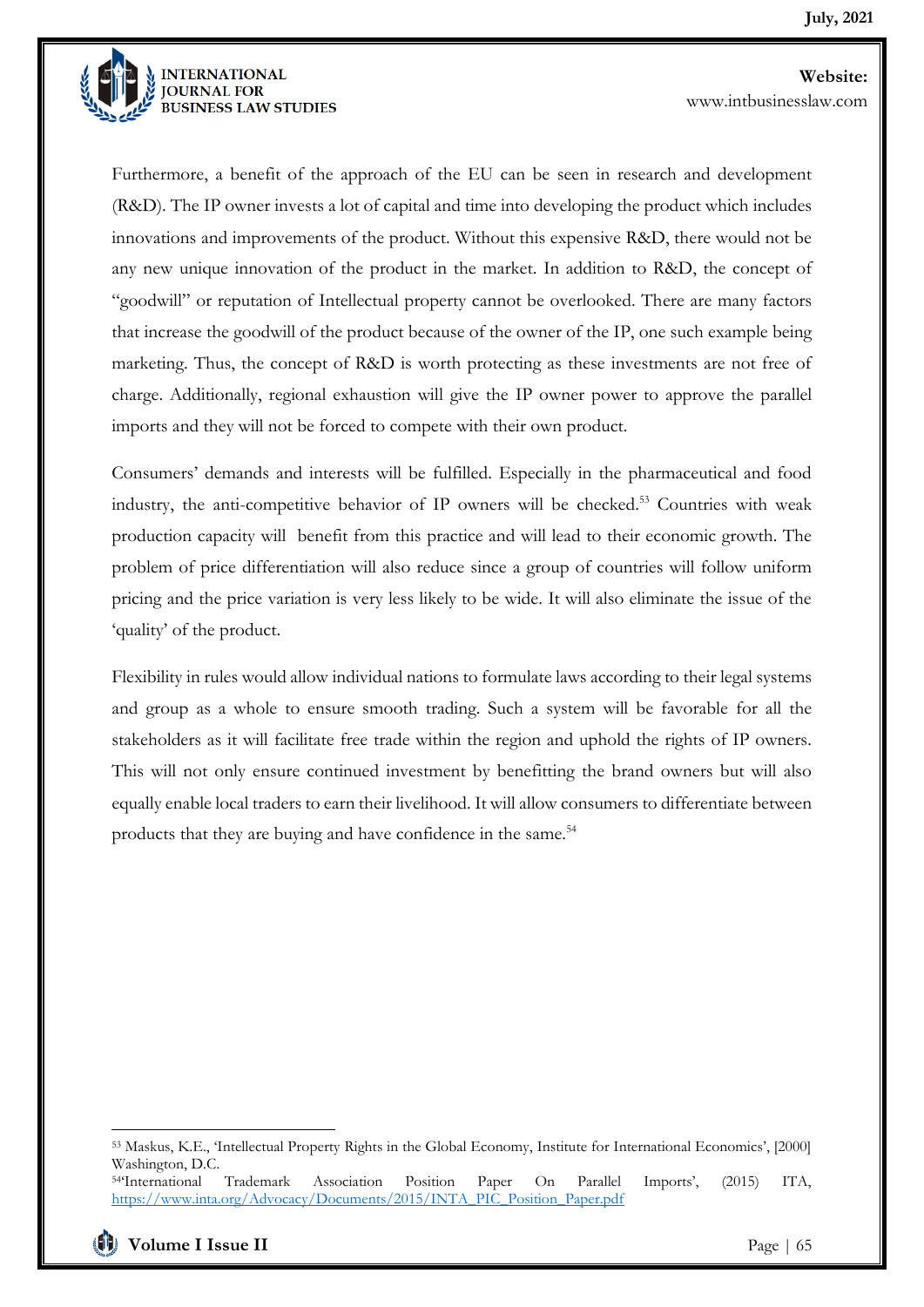

### **Conclusion**

Parallel trade is a complicated intersection between trade, IP and Competition Policy. The concepts of exhaustion and parallel imports are rather debatable, and the unanimous approach to these concepts is not as obvious and practical as it seems. A regime that favors National exhaustion or no exhaustion prevents parallel imports whereas a regime that is in favor of regional or international exhaustion supports parallel imports.

Clearly, the freedom given to the countries to adopt their own exhaustion regime because of the TRIPS negotiation of Article 6 has created conflicts between the representatives of developed and developing countries. While the developing nations are more inclined towards international exhaustion regime i.e. towards free parallel importation as such a regime provides the imported products at a cheaper rate, the developed countries argue that such "unfairness" of laws does not adequately protect the Intellectual property and also limits the incentives for further innovation.

Thus, there is a need for uniformity in international rule to deal with the issue of parallel imports. The failure of TRIPS to reach an accord also raises a question as to whether such a uniform rule is even possible. Thus this paper argues that uniformity is possible but any uniform rule must provide adequate flexibility to safeguard the local needs of the countries when such uniform rules act as a barrier to the best interest of the country and international market. If a regime of rigid uniform international exhaustion is adopted, it would definitely go with the free trade objective of WTO but would be an injustice to the IP owners.

Moreover, if the National exhaustion regime is adopted as a uniform rule, it would seriously hamper the availability of essential goods and medicines for populations that would be unable to bear the retail price of such goods if parallel imports were disallowed. Proceeding from this overall conclusion, the first recommendation is the adoption of "regional exhaustion" to be the bestsuited regime. A regional exhaustion system will aim at boosting the movement of goods across its member states. It will be at par with the free trade objective of WTO as it allows parallel imports within the borders.